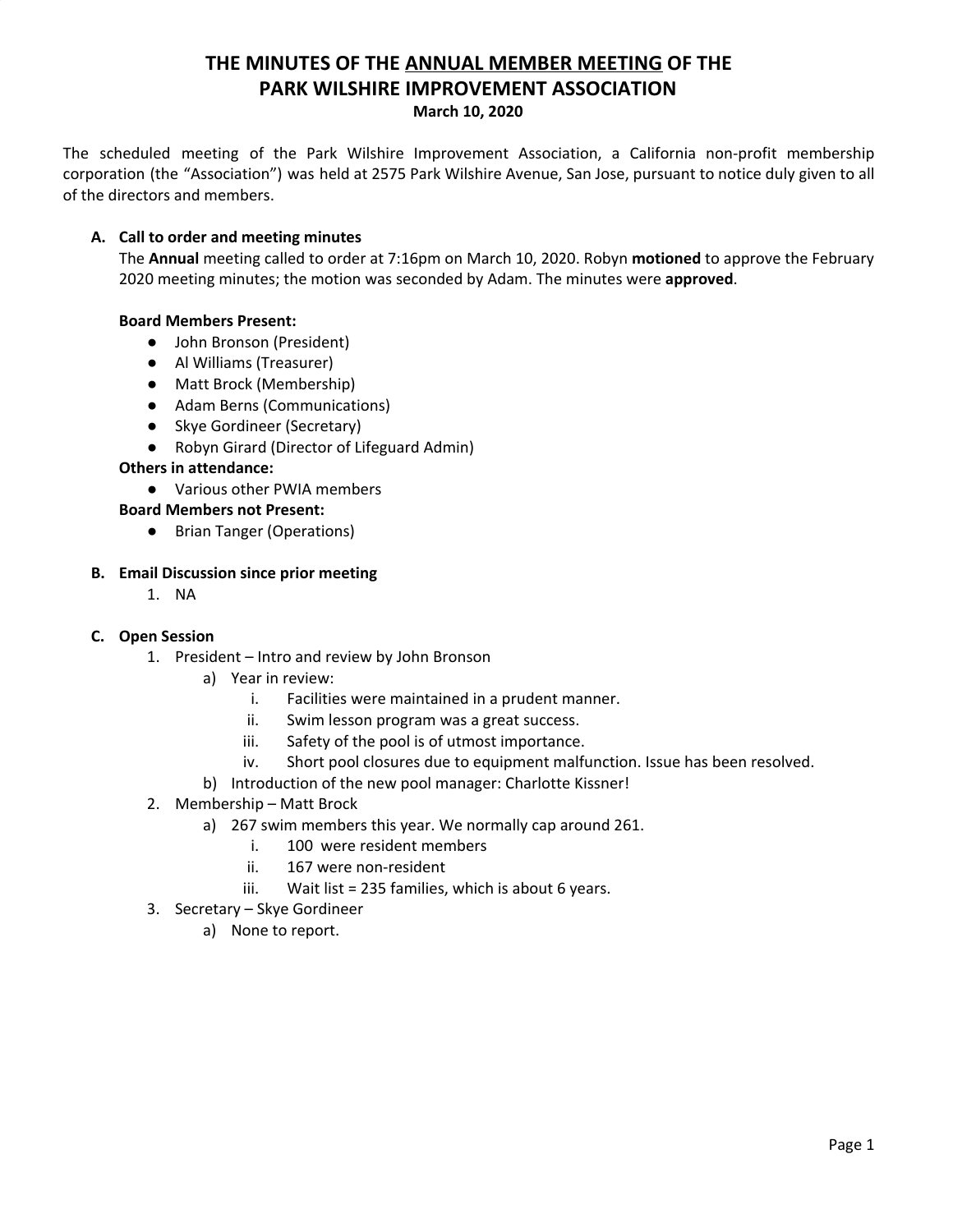# 4. Treasurer – Al Williams

a) Financial report and historical summary:

| <b>Account</b> | <b>Last Year</b><br>Mar, 2019 | Last Month<br>Feb, 2020 | <b>This Month</b><br>Mar 10, 2020 | This month vs:<br><b>Last Year</b> | Last Month  |
|----------------|-------------------------------|-------------------------|-----------------------------------|------------------------------------|-------------|
| Checking       | 37,177.02                     | 42,087.111              | 37,758.74                         | 581.72                             | (4,328.37)  |
| <b>Savings</b> | 219,353.76                    | 216,702.82              | 216,702.82                        | (2,650.94)                         | $ 0\rangle$ |
| PayPal         |                               |                         |                                   |                                    |             |
| Other          |                               |                         |                                   |                                    |             |
| <b>Total</b>   | 256,530.78                    | 258,789.93              | 254,461.56                        | (2,069.22)                         | (4,328.37)  |

- 5. Lifeguards Robyn Girard
	- a) Swim lessons were fabulous this last year.
	- b) We are expecting another good return of lifeguards and swim instructors.
- 6. Communications Adam Berns
	- a) Overview of the Communications platforms and the website.
- 7. Operations Brian Tanger
	- a) Maintenance updates.
- 8. Voting
	- a) A quorum was achieved via proxy and members present; 105 member residents were represented.
	- b) Overview of voting process; 4 people are to be voted in; no specific positions are identified.
	- c) Nominations:
		- i. John Bronson was nominated.
		- ii. Matt Brock was nominated.
		- iii. Robyn was nominated.
		- iv. Sarah V. was nominated.
		- v. Al Williams was nominated.
	- d) Matt received 105, Robyn received 104 votes, John received 92, Al received 91 votes, and Sarah received 27 votes.
	- e) John Bronson proposed a motion to accept the nominees by a vote of acclamation.
		- i. It passed verbally and unanimously.
- 9. The community meeting was adjourned at 8:13pm

#### **D. Regular monthly meeting**

- 1. Regular meeting and business; John called the meeting at 8:14pm:
	- a) Al received a quote for repainting the lines and repairing the peeling fiberglass for \$8500. Work to commence on 3/24-26.
	- b) We will be using colored wrist bands for member pool party attendees.
	- c) Adam to request interest via email for FOB positions: Member Pool Party Coordinator and Community Party Coordinator.
- 2. Community discussion: None.
- 3. Roles were motioned to remain the same and were voted on unanimously as follows:
	- a) President John Bronson
	- b) Secretary Skye Gordineer
	- c) Treasurer Al Williams